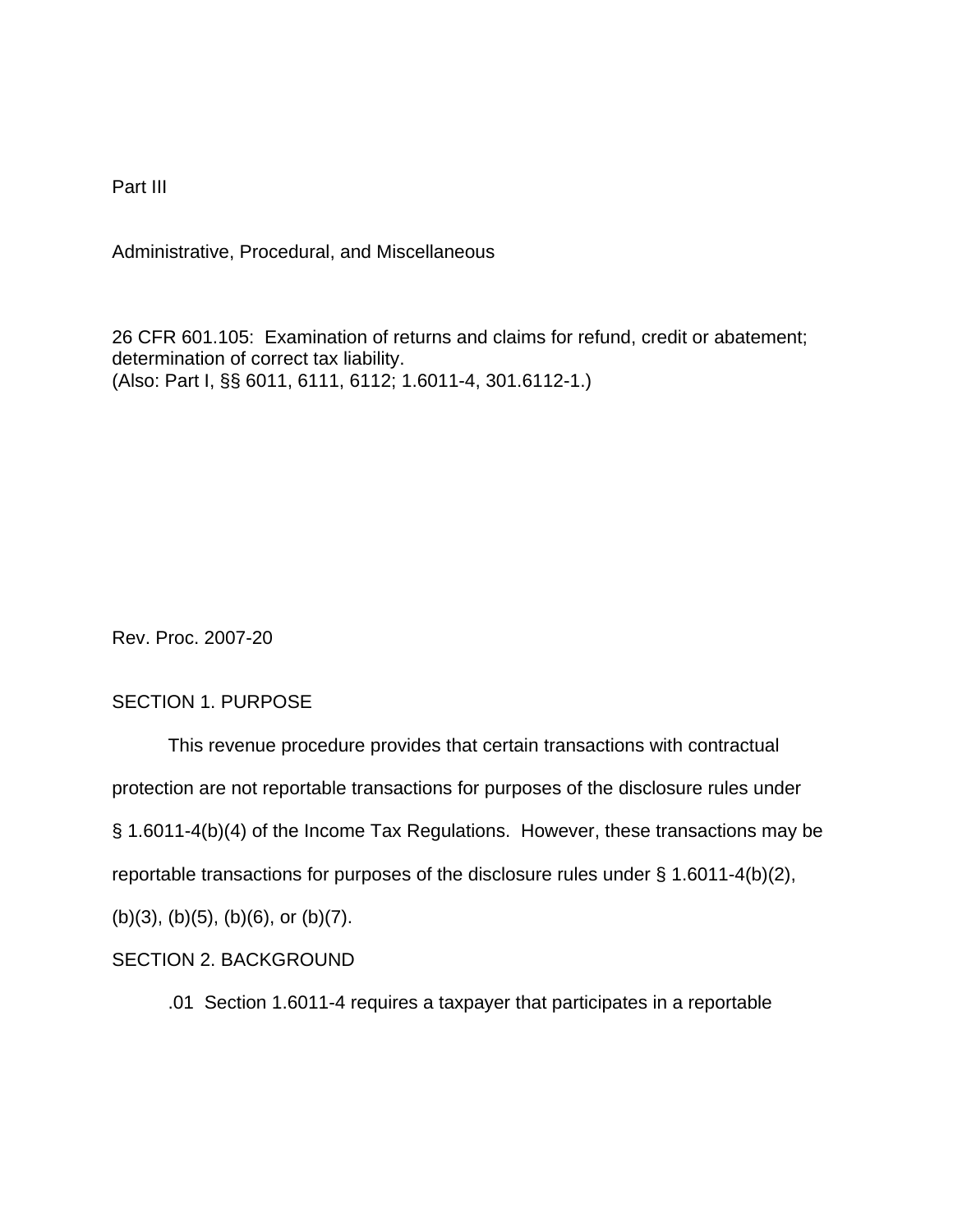transaction to disclose the transaction in accordance with the procedures provided in § 1.6011-4. Under § 1.6011-4(b), one category of reportable transaction is a transaction with contractual protection. A transaction with contractual protection is defined in § 1.6011-4(b)(4). Generally, a transaction with contractual protection is a transaction involving a fee that is refundable if all or part of the intended tax consequences from the transaction are not sustained or a transaction involving a fee that is contingent on the taxpayer's realization of the tax benefits from the transaction.

.02 Section 1.6011-4(b)(8)(i) provides that a transaction will not be considered a reportable transaction, or will be excluded from any individual category of reportable transaction, if the Commissioner makes a determination by published guidance that the transaction is not subject to the reporting requirements of § 1.6011-4.

#### SECTION 3. SCOPE

This revenue procedure applies to taxpayers that may be required to disclose reportable transactions under § 6011, material advisors that may be required to disclose reportable transactions under § 6111, and material advisors that may be required to maintain lists under § 6112. This revenue procedure also applies for purposes of § 4965.

#### SECTION 4. APPLICATION

.01 In general. The definition of a transaction with contractual protection includes references to "tax consequences" and "tax benefits." For purposes of § 1.6011-4, "tax" is defined as "Federal income tax."  $\S$  1.6011-4(c)(5). Accordingly,  $\S$  1.6011-4(b)(4) does not apply to transactions in which the refundable or contingent fees are based on

2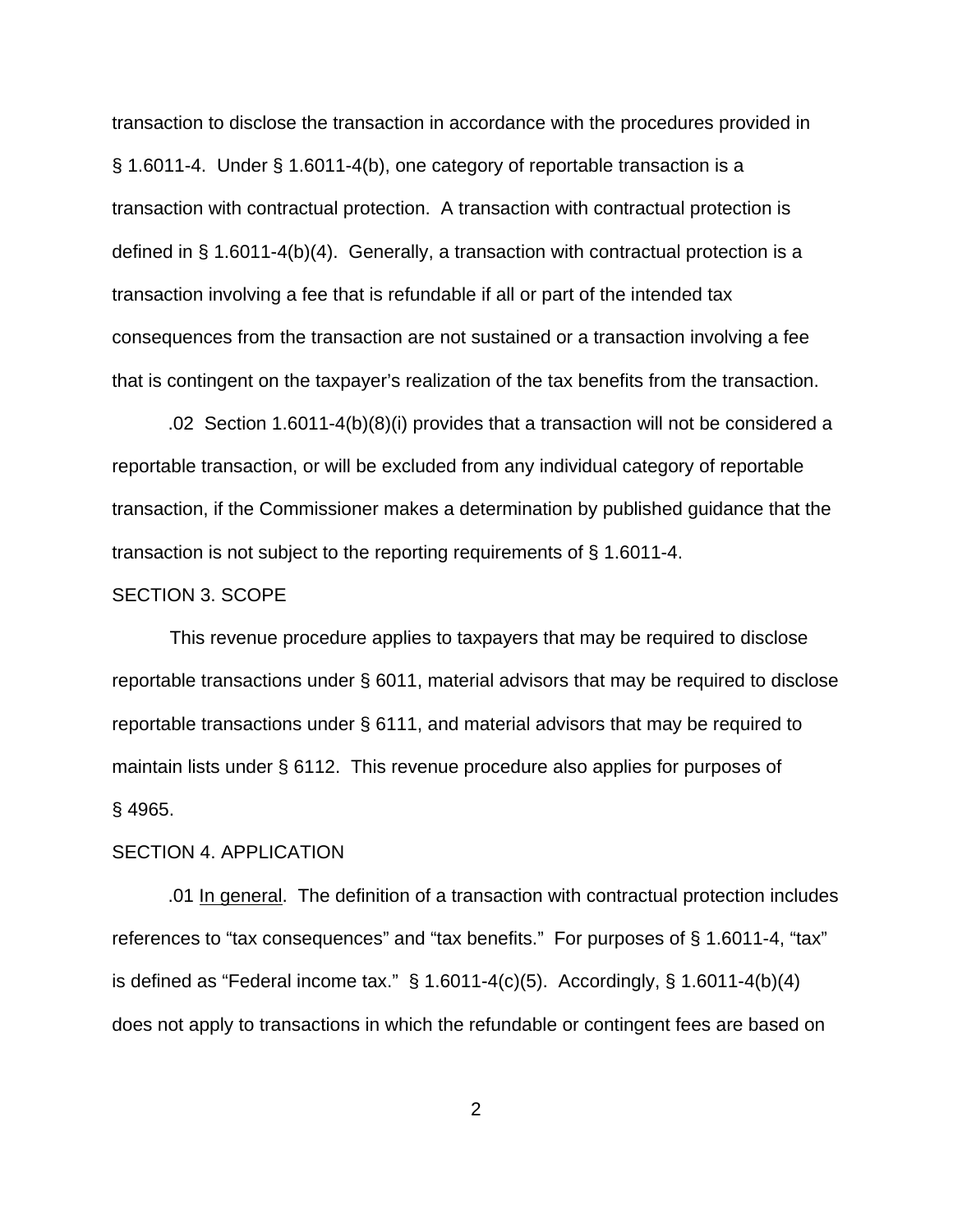the taxpayer's liability for taxes other than federal income taxes.

.02 Exceptions. The following transactions are not taken into account in determining whether a transaction is a transaction with contractual protection under  $§ 1.6011 - 4(b)(4):$ 

 (1) Transactions in which the refundable or contingent fee is related to the work opportunity credit under § 51 of the Internal Revenue Code.

 (2) Transactions in which the refundable or contingent fee is related to the welfare-to-work credit under § 51A.

 (3) Transactions in which the refundable or contingent fee is related to the Indian employment credit under § 45A(a).

 (4) Transactions in which the refundable or contingent fee is related to the low-income housing credit under § 42(a).

 (5) Transactions in which the refundable or contingent fee is related to the new markets tax credit under § 45D(a).

(6) Transactions in which the refundable or contingent fee is related to the empowerment zone employment credit under § 1396(a).

 (7) Transactions in which the refundable or contingent fee is related to the renewal community employment credit under § 1400H.

 (8) Transactions in which the refundable or contingent fee is related to the employee retention credit under § 1400R(a), (b), or (c).

### SECTION 5. EFFECT ON OTHER DOCUMENTS

This document modifies and supersedes Rev. Proc. 2004-65, 2004-2 C.B. 965.